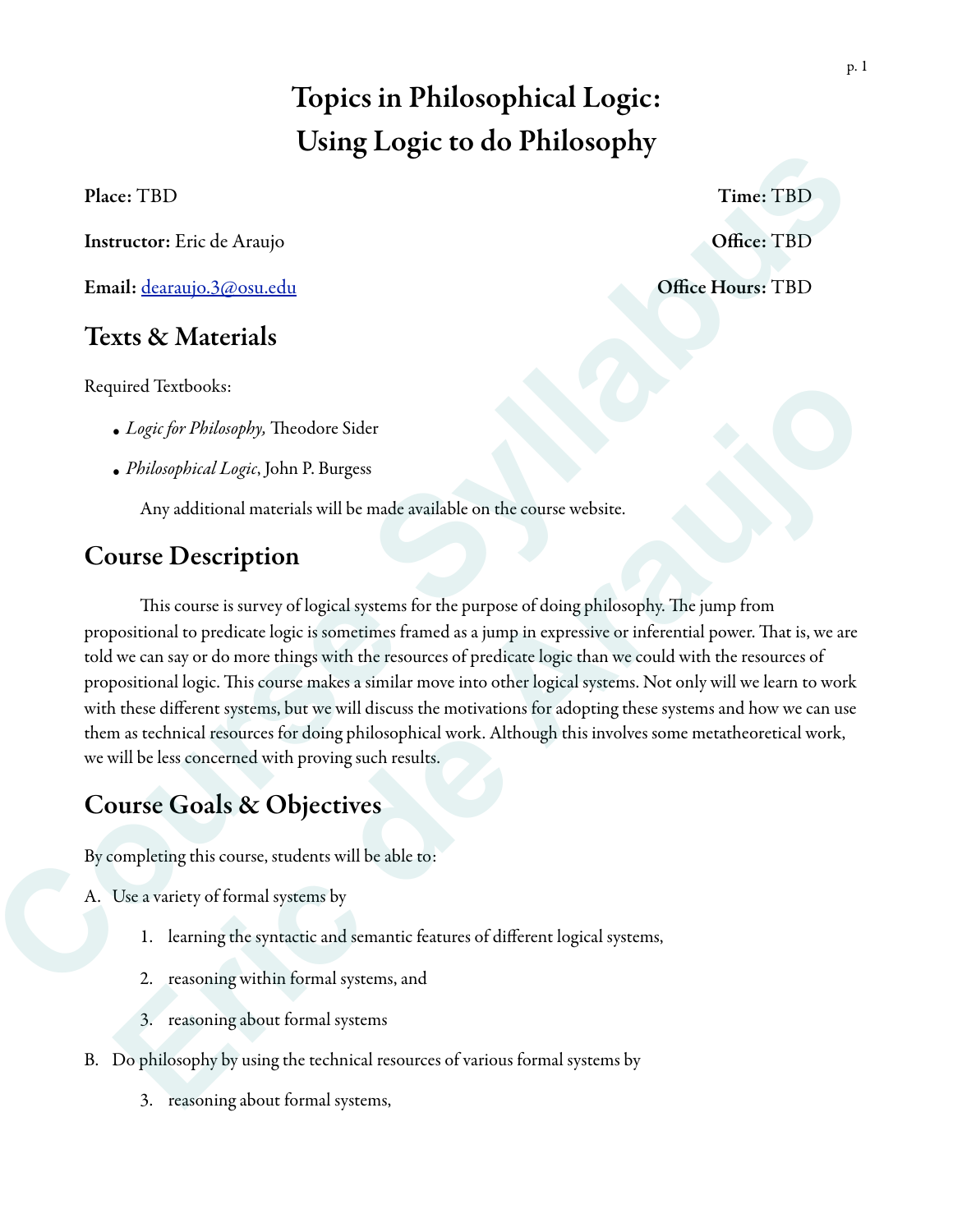- 4. articulating the philosophical motivations for developing particular formal systems,
- 5. applying a formal system to a philosophical debate.

## Schedule

#### *Topic Structure*

| Component      | Due Date                   | Venue    | <b>Includes Discussion</b> |
|----------------|----------------------------|----------|----------------------------|
| Reading        | First Day of Topic         |          | No                         |
| Entry Quiz     |                            | Online   |                            |
| Mid-Point Quiz | Third Day of Topic         | Online   | Yes                        |
| Exit Quiz      | 1 class after End of Topic | In-Class | Yes                        |

| Philosophy is referred to as Sider, and Philosophical Logic is referred to as Burgess. You should read the material<br>before the first day of discussion. Reading quizzes are due the day of the assigned reading. The second table lists<br>when major assignments are due and when the essay. The schedule is subject to change as the course progresses. |                            | Here is the schedule we hope to follow. The first table lists the topics and associated readings. Logic for |                             |                |                            |       |  |
|--------------------------------------------------------------------------------------------------------------------------------------------------------------------------------------------------------------------------------------------------------------------------------------------------------------------------------------------------------------|----------------------------|-------------------------------------------------------------------------------------------------------------|-----------------------------|----------------|----------------------------|-------|--|
| Topic Structure                                                                                                                                                                                                                                                                                                                                              |                            |                                                                                                             |                             |                |                            |       |  |
| We will progress through each topic using the same structure. Each topic begins with the reading and an entry<br>quiz, has a mid-point quiz, and ends with an exit quiz. These are explained in Course Mechanics below. Here is<br>what that will look like for each topic:                                                                                  |                            |                                                                                                             |                             |                |                            |       |  |
| Component                                                                                                                                                                                                                                                                                                                                                    | Due Date                   |                                                                                                             | Venue                       |                | <b>Includes Discussion</b> |       |  |
| Reading                                                                                                                                                                                                                                                                                                                                                      |                            |                                                                                                             |                             |                |                            |       |  |
| Entry Quiz                                                                                                                                                                                                                                                                                                                                                   | First Day of Topic         |                                                                                                             | Online                      | N <sub>o</sub> |                            |       |  |
| Mid-Point Quiz                                                                                                                                                                                                                                                                                                                                               | Third Day of Topic         |                                                                                                             | Online                      | Yes            |                            |       |  |
| Exit Quiz                                                                                                                                                                                                                                                                                                                                                    | 1 class after End of Topic |                                                                                                             | In-Class                    | Yes            |                            |       |  |
| <b>Schedule of Topics</b><br>Topic                                                                                                                                                                                                                                                                                                                           |                            | Reading                                                                                                     |                             | Day Start      | Day End                    | Goals |  |
|                                                                                                                                                                                                                                                                                                                                                              |                            | Chapter 1-2 of Sider                                                                                        |                             |                | 5                          | A, B  |  |
| Propositional Logic                                                                                                                                                                                                                                                                                                                                          |                            | Chapter 1 of Burgess                                                                                        |                             | 2              |                            |       |  |
|                                                                                                                                                                                                                                                                                                                                                              |                            | Chapter 3 of Sider                                                                                          |                             |                | 9                          |       |  |
| Non-Classical Logics                                                                                                                                                                                                                                                                                                                                         |                            | Chapter 6 of Burgess                                                                                        |                             | 6              |                            | A, B  |  |
| Predicate Logic                                                                                                                                                                                                                                                                                                                                              |                            |                                                                                                             | Chapters 4-5 of Sider<br>10 |                | 13                         | A, B  |  |
|                                                                                                                                                                                                                                                                                                                                                              |                            | Chapter 6 of Sider                                                                                          |                             |                |                            |       |  |
| Modal Logic                                                                                                                                                                                                                                                                                                                                                  |                            | Chapter 3 of Burgess                                                                                        |                             | 14             | 17                         | A, B  |  |
|                                                                                                                                                                                                                                                                                                                                                              |                            | Chapter 7 of Sider                                                                                          |                             |                |                            |       |  |
|                                                                                                                                                                                                                                                                                                                                                              | Non-Standard Modal Logic   |                                                                                                             |                             | 18             | 21                         | A, B  |  |
|                                                                                                                                                                                                                                                                                                                                                              |                            | Chapter 2 of Burgess                                                                                        |                             |                |                            |       |  |
| Counterfactual and                                                                                                                                                                                                                                                                                                                                           |                            | Chapter 8 of Sider                                                                                          |                             | 22             | 26                         | A, B  |  |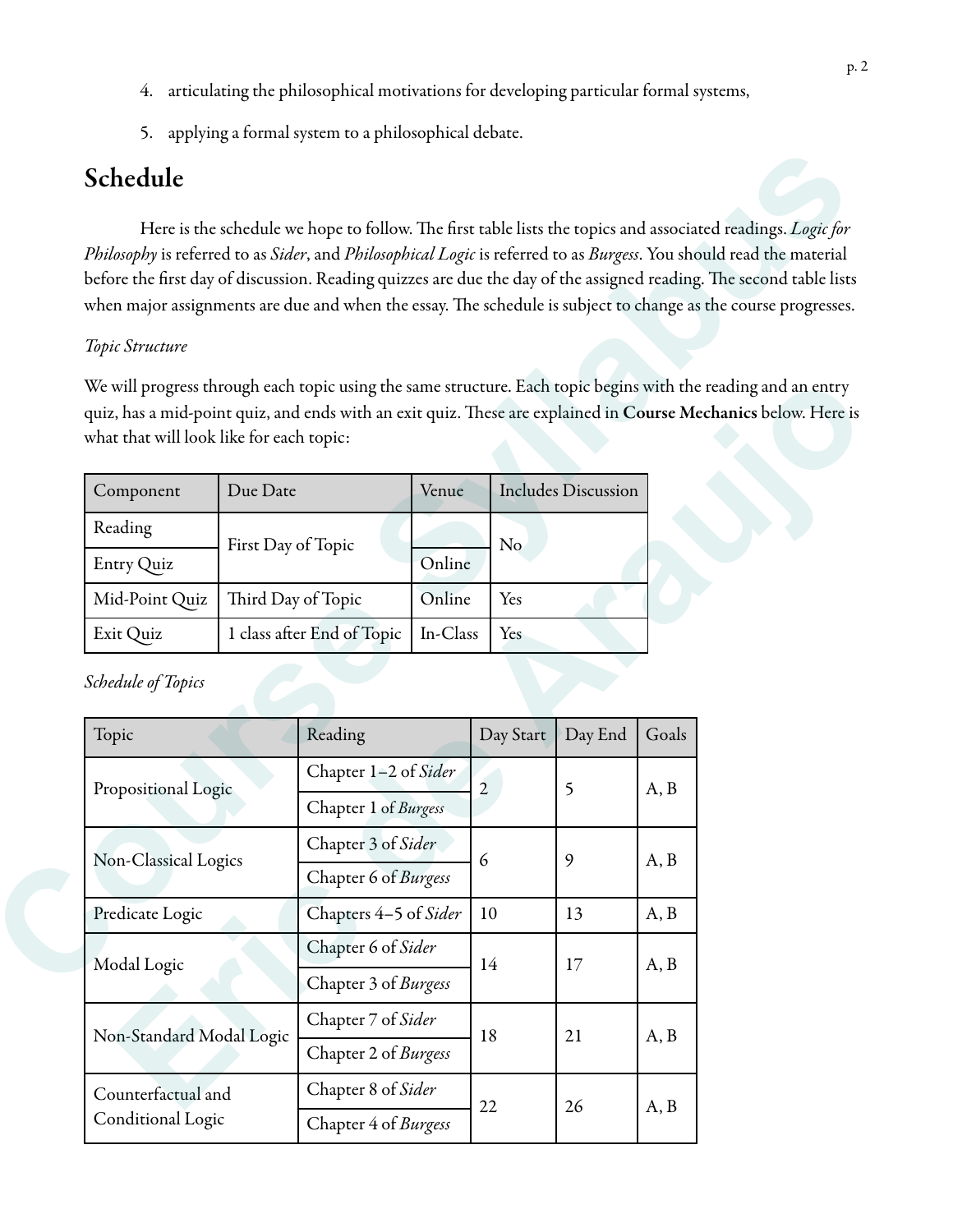*Schedule of Assignments and Exams*

| Day            | Topic                                | Quiz       |
|----------------|--------------------------------------|------------|
| $\overline{2}$ |                                      | Entry Quiz |
| $\overline{4}$ | Propositional Logic                  | Mid Quiz   |
| $\epsilon$     |                                      | Exit Quiz  |
|                |                                      | Entry Quiz |
| 8              | Non-Classical Logics                 | Mid Quiz   |
| $10\,$         |                                      | Exit Quiz  |
|                |                                      | Entry Quiz |
| 12             | Predicate Logic                      | Mid Quiz   |
| 14             |                                      | Exit Quiz  |
|                |                                      | Entry Quiz |
| 16             | Modal Logic                          | Mid Quiz   |
| $18\,$         |                                      | Exit Quiz  |
|                |                                      | Entry Quiz |
| $20\,$         | Non-Standard Modal Logic             | Mid Quiz   |
| $22\,$         |                                      | Exit Quiz  |
|                |                                      | Entry Quiz |
| 24             | Counterfactual and Conditional Logic | Mid Quiz   |
| $26\,$         |                                      | Exit Quiz  |
| $27\,$         | Essay Draft                          |            |
|                | <b>Essay Peer Review</b>             |            |
| Exam Week      | <b>Essay Revision</b>                |            |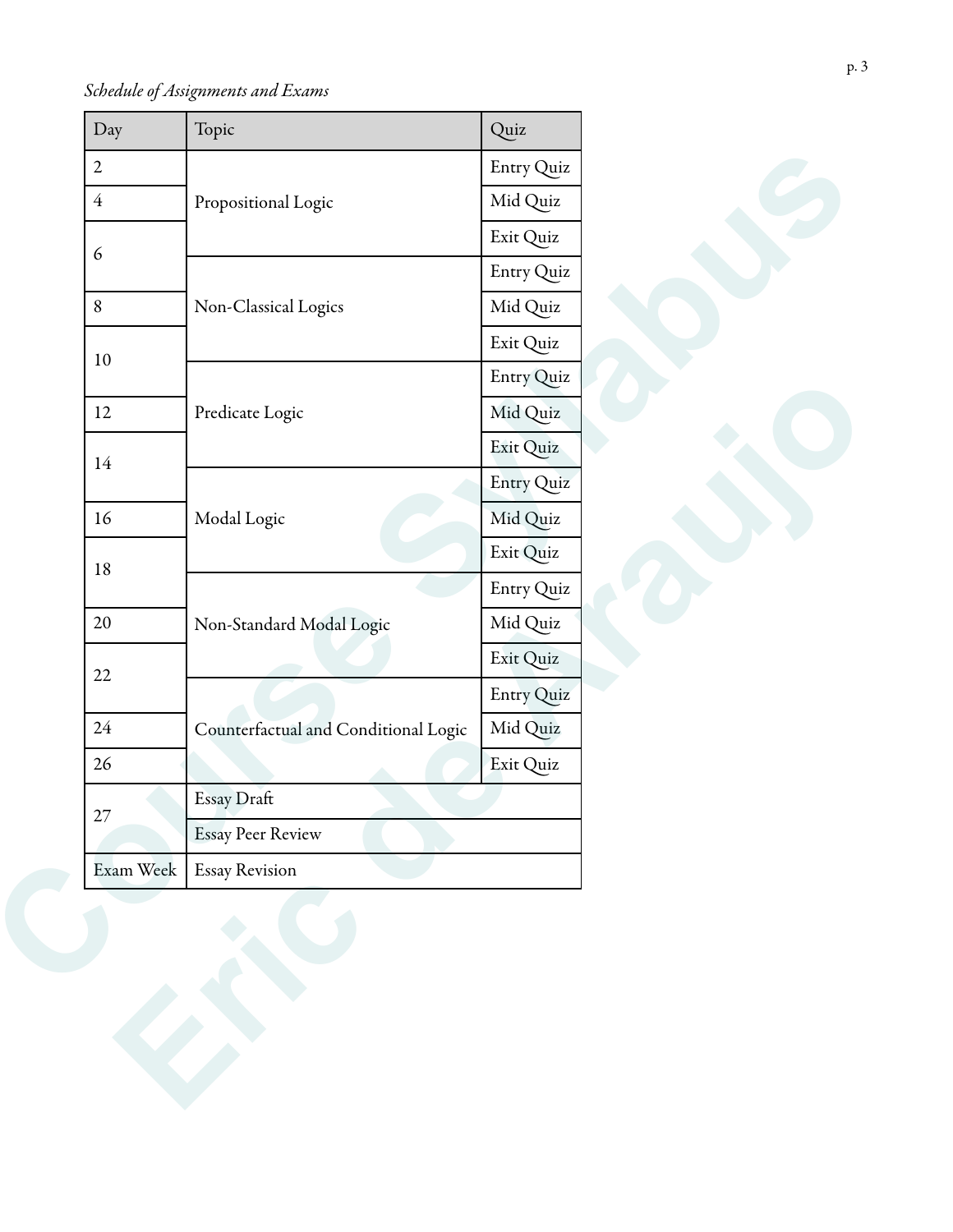# Grading

| Quizzes                                                                                                                                                                                                                                                      | 45% |                          | Essay | 45% |
|--------------------------------------------------------------------------------------------------------------------------------------------------------------------------------------------------------------------------------------------------------------|-----|--------------------------|-------|-----|
| Entry Quizzes                                                                                                                                                                                                                                                | 10% | Essay Draft              |       | 5%  |
| Mid Quizzes                                                                                                                                                                                                                                                  | 15% | <b>Essay Peer Review</b> |       | 5%  |
| Exit Quizzes                                                                                                                                                                                                                                                 | 20% | <b>Essay Revision</b>    |       | 35% |
| Participation                                                                                                                                                                                                                                                | 10% |                          |       |     |
| <b>Course Mechanics</b>                                                                                                                                                                                                                                      |     |                          |       |     |
| Here is how I plan to accomplish the goals of the course:                                                                                                                                                                                                    |     |                          |       |     |
|                                                                                                                                                                                                                                                              |     |                          |       |     |
| Quizzes                                                                                                                                                                                                                                                      |     |                          |       |     |
| <b>Entry Quiz</b><br>٠<br>These quizzes are intended to test your comprehension of our reading and give you an indication of what<br>you will be able to do by the end of each topic. These quizzes are mostly graded on completion and<br>completed online: |     |                          |       |     |
| Completion = $\frac{2}{3}$                                                                                                                                                                                                                                   |     |                          |       |     |
| Accuracy = $1/3$                                                                                                                                                                                                                                             |     |                          |       |     |
| Mid Quiz<br>$\bullet$                                                                                                                                                                                                                                        |     |                          |       |     |
| These quizzes are intended to prepare you to perform well on the exit quiz. These quizzes are mostly graded<br>on accuracy, completed online, and have an accompanying discussion forum:                                                                     |     |                          |       |     |
| Completion = $1/3$                                                                                                                                                                                                                                           |     |                          |       |     |
| Accuracy = $\frac{2}{3}$                                                                                                                                                                                                                                     |     |                          |       |     |
| Exit Quiz<br>By the end of each topic, you should be able to perform well on the exit quiz. They are done on paper and                                                                                                                                       |     |                          |       |     |

### Course Mechanics

#### *Quizzes*

These quizzes are intended to test your comprehension of our reading and give you an indication of what you will be able to do by the end of each topic. These quizzes are mostly graded on completion and completed online: Here is how I plan to accomplish the goals of the course:<br>
izzes<br>
Each topic has an entry, mid, and exit quiz. These quizzes are designed to give you progressively more<br>
tice with the content we are covering in each topic

- Completion  $= 2/3$
- Accuracy  $=$   $\frac{1}{3}$

#### • Mid Quiz

- Completion  $=$   $\frac{1}{3}$
- Accuracy  $= 2/3$

By the end of each topic, you should be able to perform well on the exit quiz. They are done on paper and turned in class. They have an accompanying discussion forum.